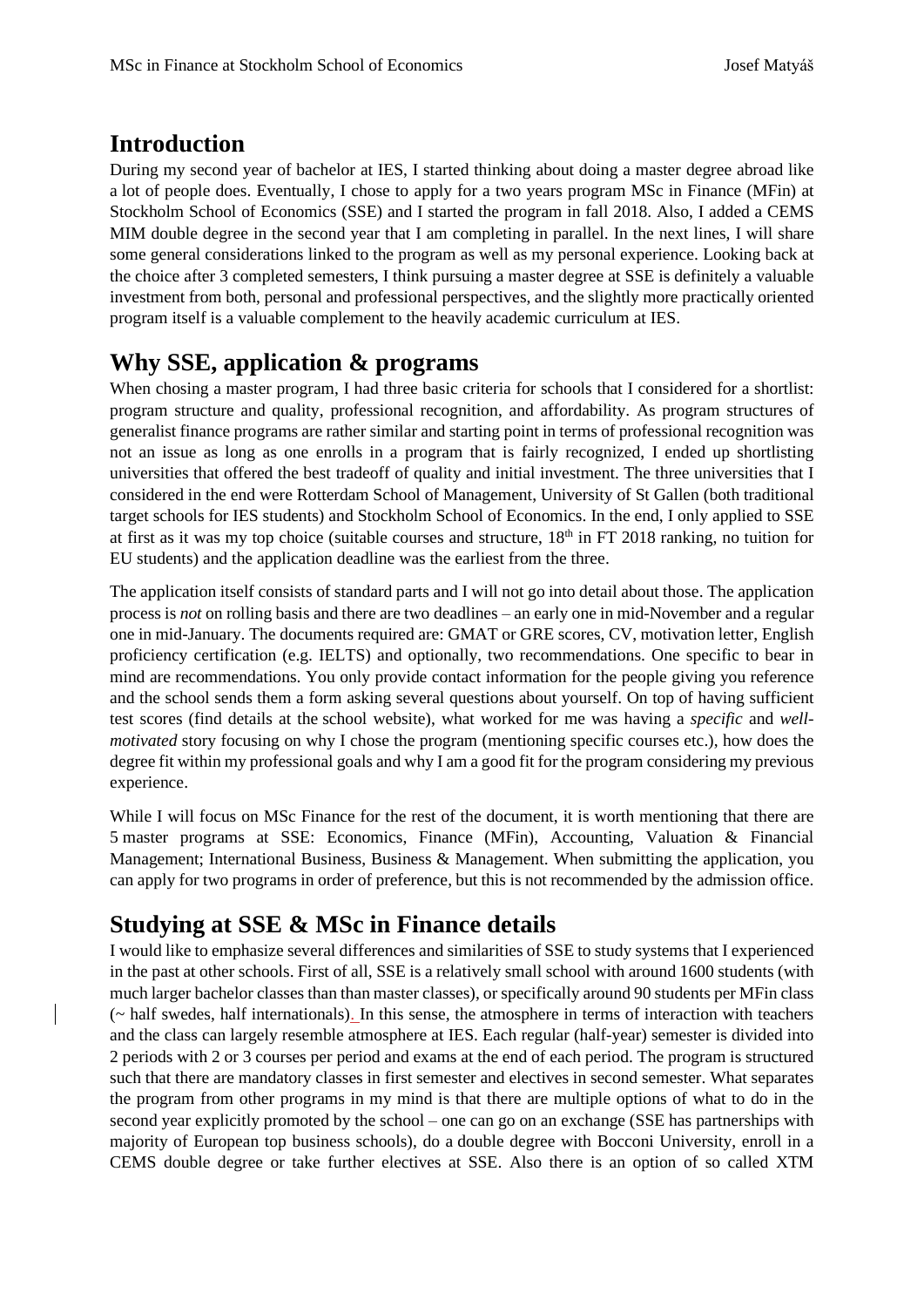(Executive Trainee Module) – a semester devoted to an internship with SSE partner company that combines practically and academically oriented components.

Core courses of the program are designed to get all students with varying background to the same level of understanding of finance fundamentals. This means that usually the very beginning of the core courses is devoted to things that feel a bit repetitive to what one already knows from IES. Nevertheless, I found the core courses useful and interesting in later parts. The 4 core courses are Accounting and Financial Statement Analysis (can be replaced in case of sufficient background in Accounting – however, I recommend keeping the course), Portfolio Choice and Asset Pricing, Corporate Finance and Fixed Income and Derivatives Markets. Later in the program, choice of courses is fully optional. However, it is necessary to chose a specialization and fulfill certain amount of credits in courses assigned to that track. The two offered tracks are Corporate Finance and Investment Management. Corporate Finance is intended mainly for people interested in careers like investment banking or consulting. Investment Management aims at people interested asset management or academia. Also, Data Analytics track has been added recently and can be fulfilled by attending several econometrics or data science related courses. The specialization requirements can be fulfilled with no problem and one can easily attend courses of their interest in all of them, hence the specializations serve more as a signaling tool to future employers. Finally, one full semester is devoted to thesis writing. The thesis can be written in pairs or alone, and can be written in third or fourth semester. To sum up, the program structure is quite flexible and leaves a lot of space for personalization to one's needs.

I would say that course choice can be a bit more limited than at other schools due to size of the school and due to expertise of current faculty staff. That said, the course offering is still quite rich and covers the most important and interesting areas in Finance and the courses are often taught by well-recognized experts in their fields. I will not go further into course offering here (see SSE website for details).

I would say that anyone from IES is more than well prepared for SSE in terms of knowledge of mathematics, econometrics, finance fundamentals and programming in statistical software. Generally, the MFin courses are not as quantitative and theoretical as courses at IES and this should be taken into account in order to manage expectations. Instead, more emphasis is put on qualitative aspects, practical setting and intuitive understanding of concepts. Large proportion of classes is at least partly based on case-study type of teaching as often employed in MBAs and this practice is heavily promoted by the school. This largely changes the learning experience as it forces one to prepare for most classes in advance and to be active in class - often, courses are evaluated on activity in classroom (anywhere from 10% up to 50% of final grade) and in that sense the teaching is very interactive. Compared to IES, the overall workload is slightly higher and much more distributed throughout semester.

As a final remark to life at SSE, the school offers several nice perks throughout the program and there is also a lot of possibilities to engage in extracurricular activities. There is a week-long study / bonding trip of the whole MFin class at the beginning of the program. Also, there are several mingle events intended for the whole class. As for extracurriculars, there is a student organization SASSE similar to E-klub (in terms of scope, but also in that mostly bachelor students are active). There is a lot of events happening all the time - anywhere from guest lunch-lectures, weekly sport practices to an Investment Banking Week spent networking with banks in London. Also there are further clubs such as Student Investment Fund, Consulting Society, 180 Degrees Consulting or Master Club conducting social events for master students only.

### **Career opportunities**

The two year structure of the program allows for doing an internship in the summer which often leads to a full-time offer. This can be an important decision factor especially for people with limited working experience. The career paths chosen by graduates are the same as in other Finance programs – most people end up working in the financial industry or consulting, smaller proportion ends up working for